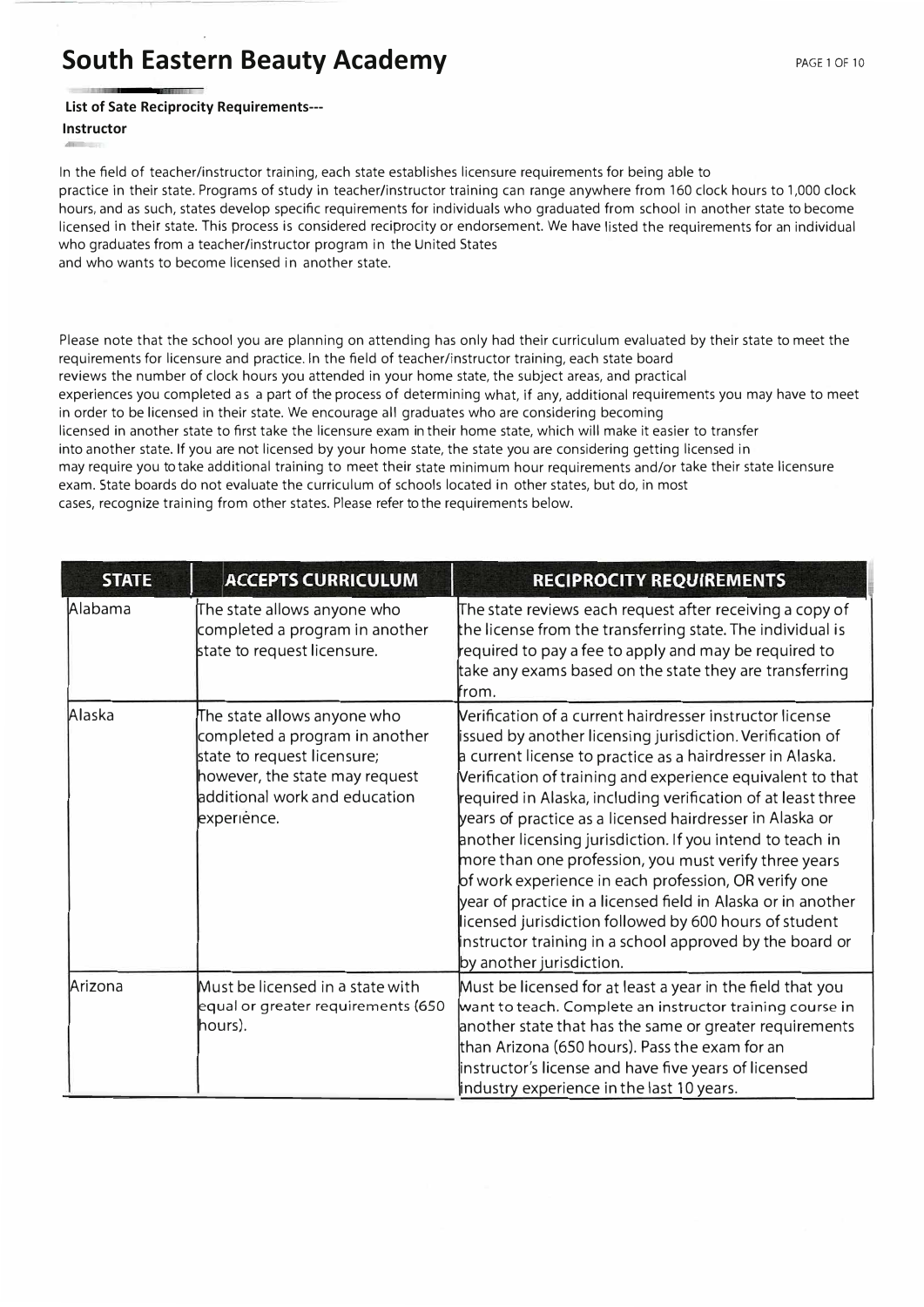| <b>STATE</b>            | <b>ACCEPTS CURRICULUM</b>                                                                                                                    | RECIPROCITY REQUIREMENTS                                                                                                                                                                                                                                                                                                                                                                                                                                                                                                                                                                            |
|-------------------------|----------------------------------------------------------------------------------------------------------------------------------------------|-----------------------------------------------------------------------------------------------------------------------------------------------------------------------------------------------------------------------------------------------------------------------------------------------------------------------------------------------------------------------------------------------------------------------------------------------------------------------------------------------------------------------------------------------------------------------------------------------------|
| Arkansas                | Must be licensed in a state with<br>equal or greater requirements (600<br>hours).                                                            | The applicant must have passed both a written and<br>practical national or department-approved examination;<br>must have a current, valid license issued under the laws<br>of another state; and the scope of practice for which the<br>applicant is licensed in another state must be equal to or<br>greater than the particular class of license that the applicant<br>is applying for in the state of Arkansas (600 hours).                                                                                                                                                                      |
| California              | The state does not require licensure<br>as a teacher; however, a person must<br>be licensed as a practitioner in the<br>subject area taught. | Must have a valid license as a practitioner in the subject<br>area the individual will teach, and certification through<br>post-secondary education.                                                                                                                                                                                                                                                                                                                                                                                                                                                |
| Colorado                | The state does not require licensure<br>as a teacher; however, a person<br>must be licensed as a practitioner in<br>the subject area taught. | Must hold a Colorado cosmetology license and have two<br>years of experience.                                                                                                                                                                                                                                                                                                                                                                                                                                                                                                                       |
| Connecticut             | The state allows anyone who<br>completed a program in another<br>state to request licensure.                                                 | Must hold a Connecticut cosmetology license and have<br>taken and passed an instructor examination.                                                                                                                                                                                                                                                                                                                                                                                                                                                                                                 |
| Delaware                | Must be licensed in a state with<br>equal or greater requirements (500<br>hours or 250 hours and two years<br>of experience).                | Cosmetologist instructor-500 classroom hours in a<br>teacher training course and license in the individual's<br>home state, or two years of experience as an active,<br>licensed, practicing cosmetologist plus at least 250 hours<br>of instruction in a teacher training course in cosmetology.                                                                                                                                                                                                                                                                                                   |
| District of<br>Columbia | Must be licensed in a state with<br>equal or greater requirements<br>$(1,000$ hours).                                                        | If applying for licensure by reciprocity, the applicant must<br>provide a letter of good standing from a jurisdiction with<br>requirements which were substantially equivalent at the<br>time of the applicant's licensure to those of the District of<br>Columbia (1,000 hours); have passed an examination<br>acceptable to the board; have an active certification from<br>a recognized national certifying organization; and have<br>not been disciplined or otherwise disqualified by the<br>national certifying organization relied upon for the<br>application for licensure by endorsement. |
| Florida                 | Hold an active license in another<br>state.                                                                                                  | In Florida, the only requirement that must be met to<br>become a cosmetology instructor is to attend a<br>cosmetology school that offers a certification program.                                                                                                                                                                                                                                                                                                                                                                                                                                   |
| Georgia                 | Must be licensed in a state that has<br>similar requirements (750 hours).                                                                    | The state will accept licensees from other states with<br>similar licensure requirements (750 hours). The applicant<br>must apply, pay a fee, and have no disciplinary action<br>against his/her license. The individual must have been<br>licensed in a qualifying state for at least one year and<br>hold a Georgia license in his/her field. States not eligible<br>for reciprocity with GA: AK, PA, MD, MA, ME, and VA.                                                                                                                                                                         |
| Hawaii                  | Must be licensed in a state that has<br>similar requirements (600 hours).                                                                    | Currently licensed as a beauty operator or instructor<br>for at least one year in Hawaii or in another jurisdiction,<br>and must complete at least 600 hours of beauty school<br>instructor training in compliance with the board's<br>curriculum. Take and pass the state board examination.                                                                                                                                                                                                                                                                                                       |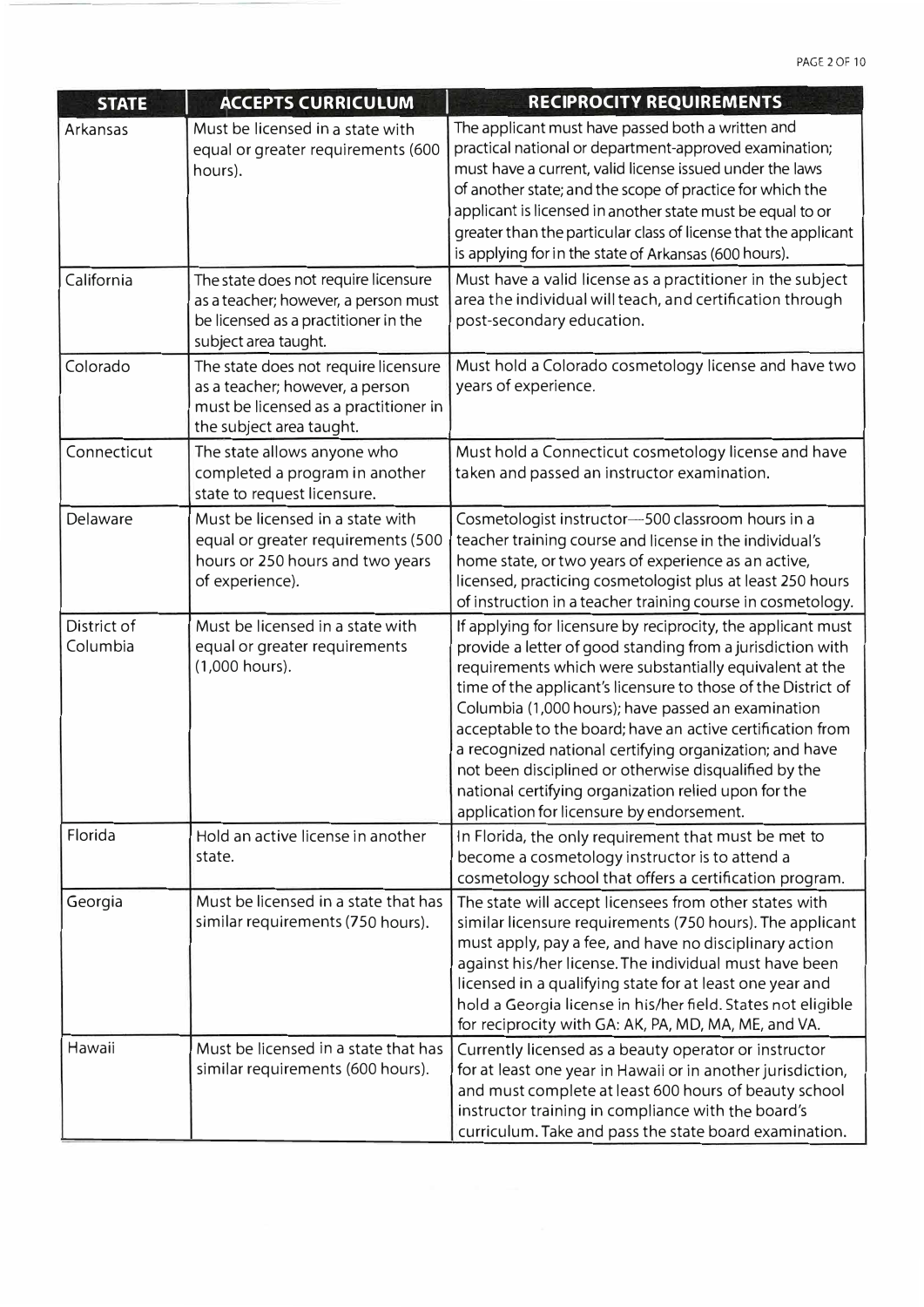| <b>STATE</b> | <b>ACCEPTS CURRICULUM</b>                                                                                                          | RECIPROCITY REQUIREMENTS                                                                                                                                                                                                                                                                                                                                                                                                                                                                                                                                                                                                                                                                                                                                                                                                                                                                                                                                                                                                                                                                                                         |
|--------------|------------------------------------------------------------------------------------------------------------------------------------|----------------------------------------------------------------------------------------------------------------------------------------------------------------------------------------------------------------------------------------------------------------------------------------------------------------------------------------------------------------------------------------------------------------------------------------------------------------------------------------------------------------------------------------------------------------------------------------------------------------------------------------------------------------------------------------------------------------------------------------------------------------------------------------------------------------------------------------------------------------------------------------------------------------------------------------------------------------------------------------------------------------------------------------------------------------------------------------------------------------------------------|
| Idaho        | Must be licensed in a state that has<br>similar requirements (900 hours or<br>500 hours plus work experience).                     | The holder of a current license in another state may be<br>eligible for licensure. Licensure may be gained through<br>endorsement if an applicant either holds a current<br>license from another state whose standards are not less<br>than Idaho standards, or holds a current license from<br>another state and has met work experience<br>requirements. If an individual does not meet the equal<br>standards or experience requirement, additional<br>training and examination will be required. An applicant<br>must show proof of training equivalent to the Idaho<br>requirements and pass the examination(s). Must take a<br>six-month (minimum) course of cosmetology instructing<br>as a student in a licensed cosmetology school, provided<br>that the course consists of no less than nine hundred<br>(900) hours; or take a three-month (minimum) course<br>of cosmetology instructing as a student in a licensed<br>cosmetology school if the applicant has at least two (2)<br>years of experience as a licensed cosmetologist,<br>provided that the course consists of no less than five<br>hundred (500) hours. |
| Illinois     | Must be licensed in a state that<br>requires at least 1,000 hours of<br>training or 500 hours of education<br>and work experience. | Must be currently licensed by another state as both a<br>cosmetologist and an instructor. Submit official<br>transcripts of teacher training from the cosmetology<br>school attended with the school seal affixed.<br>Certification of licensure must be completed by the state<br>of original licensure stating a brief description of any<br>licensure examination taken and the grades received. It<br>must also state whether there is any record of<br>disciplinary actions taken or pending. If the individual<br>completed less than 1,000 hours but at least 500 hours<br>of teacher training, the individual must verify at least<br>two (2) years of lawful practice in another jurisdiction.                                                                                                                                                                                                                                                                                                                                                                                                                          |
| Indiana      | Must be licensed in a state that<br>requires at least 1,000 hours of<br>training or 700 hours of education<br>and work experience. | Applicant must provide a license certification from their<br>jurisdiction. Applicant's jurisdiction must require 1,000<br>hours of beauty culture instructor education in a beauty<br>culture school. One (1) year of licensed practice may<br>substitute for one hundred (100) hours of education<br>for an applicant who has completed a minimum of 700<br>hours of instructor education. The home state must<br>require a score of at least 70% on both the written and<br>practical licensing exams.                                                                                                                                                                                                                                                                                                                                                                                                                                                                                                                                                                                                                         |
| lowa         | Must be licensed in a state that<br>requires at least 1,000 hours of<br>training.                                                  | Official transcript or diploma that meets the<br>requirements of Iowa Administrative Code (1,000 hours),<br>OR official verification of licensure verifying the<br>applicant has held an active license in another state<br>for at least 12 of the last 24 months directly preceding<br>submission of the application. Board staff will determine<br>whether the previous exam meets lowa requirements; if<br>it does not, the applicant will be required to take the NIC<br>exam before he/she can be licensed in Iowa.                                                                                                                                                                                                                                                                                                                                                                                                                                                                                                                                                                                                         |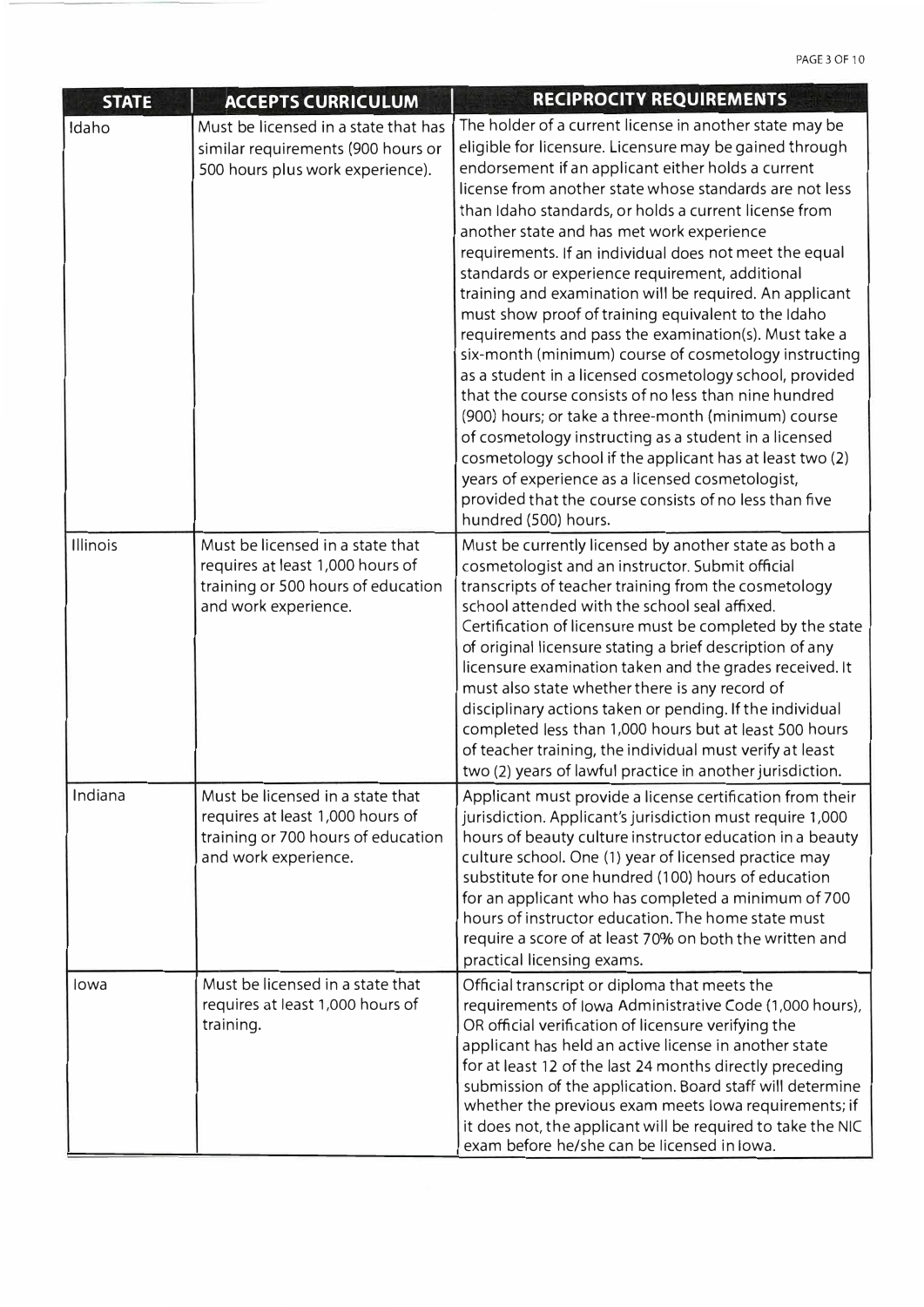| <b>STATE</b>  | <b>ACCEPTS CURRICULUM</b>                                                                                                                    | RECIPROCITY REQUIREMENTS                                                                                                                                                                                                                                                                                                                                                                                                                                                                                               |
|---------------|----------------------------------------------------------------------------------------------------------------------------------------------|------------------------------------------------------------------------------------------------------------------------------------------------------------------------------------------------------------------------------------------------------------------------------------------------------------------------------------------------------------------------------------------------------------------------------------------------------------------------------------------------------------------------|
| Kansas        | The state allows anyone who<br>completed a program in another<br>state to request licensure.                                                 | An individual must have a Kansas practitioner license<br>first before he/she can be considered for an instructor<br>license. Must also have verification of instructor hours<br>sent to the Kansas board from the state in which they<br>were acquired.                                                                                                                                                                                                                                                                |
| Kentucky      | Must be licensed in a state that<br>requires at least 750 hours of<br>training.                                                              | Must provide a certification of hours and/or license from<br>the state licensing agency where the hours were<br>obtained. If the applicant's hours obtained out of state<br>are equivalent to Kentucky's hour requirement (750)<br>hours), then the applicant will apply as an out-of-state<br>exam applicant. If the applicant does not have enough<br>hours, the applicant must complete remaining hours<br>required for licensure in a school of cosmetology in<br>Kentucky before applying for the licensing exam. |
| Louisiana     | Accepts the training provided in<br>other states.                                                                                            | A person currently holding an instructor license who<br>took the NIC exam only needs to take the state law test.<br>If a person did not take the NIC exam, he/she would be<br>required to take the NIC exam and the state law test.                                                                                                                                                                                                                                                                                    |
| Maine         | Accepts the training provided in<br>other states.                                                                                            | Must have an original verification of licensure from the<br>state licensing board or jurisdiction that the individual<br>currently holds a valid instructor license.                                                                                                                                                                                                                                                                                                                                                   |
| Maryland      | The state does not require licensure<br>as a teacher; however, a person must<br>be licensed as a practitioner in the<br>subject area taught. | Maryland does not require cosmetology instructors to<br>be licensed.                                                                                                                                                                                                                                                                                                                                                                                                                                                   |
| Massachusetts | Does not recognize licenses from<br>other states.                                                                                            | A person who has graduated from a cosmetology<br>program satisfactory to the board and has had a<br>minimum of two years of experience as either a<br>Massachusetts-licensed cosmetologist or an assistant<br>cosmetology instructor may apply to the board for<br>licensure as a cosmetology instructor. He/she must file<br>an application with the board, pay the required fees, and<br>achieve a passing score on an examination satisfactory<br>to the board.                                                     |
| Michigan      | Must be licensed in a state that<br>requires at least 500 hours of<br>training.                                                              | Must be licensed as a cosmetologist. Training and testing<br>requirements in the home state must be substantially<br>equal to Michigan's requirements (500 hours). If the<br>home state's requirements aren't similar, the licensee<br>may be required to take additional training hours and<br>the written and practical exams.                                                                                                                                                                                       |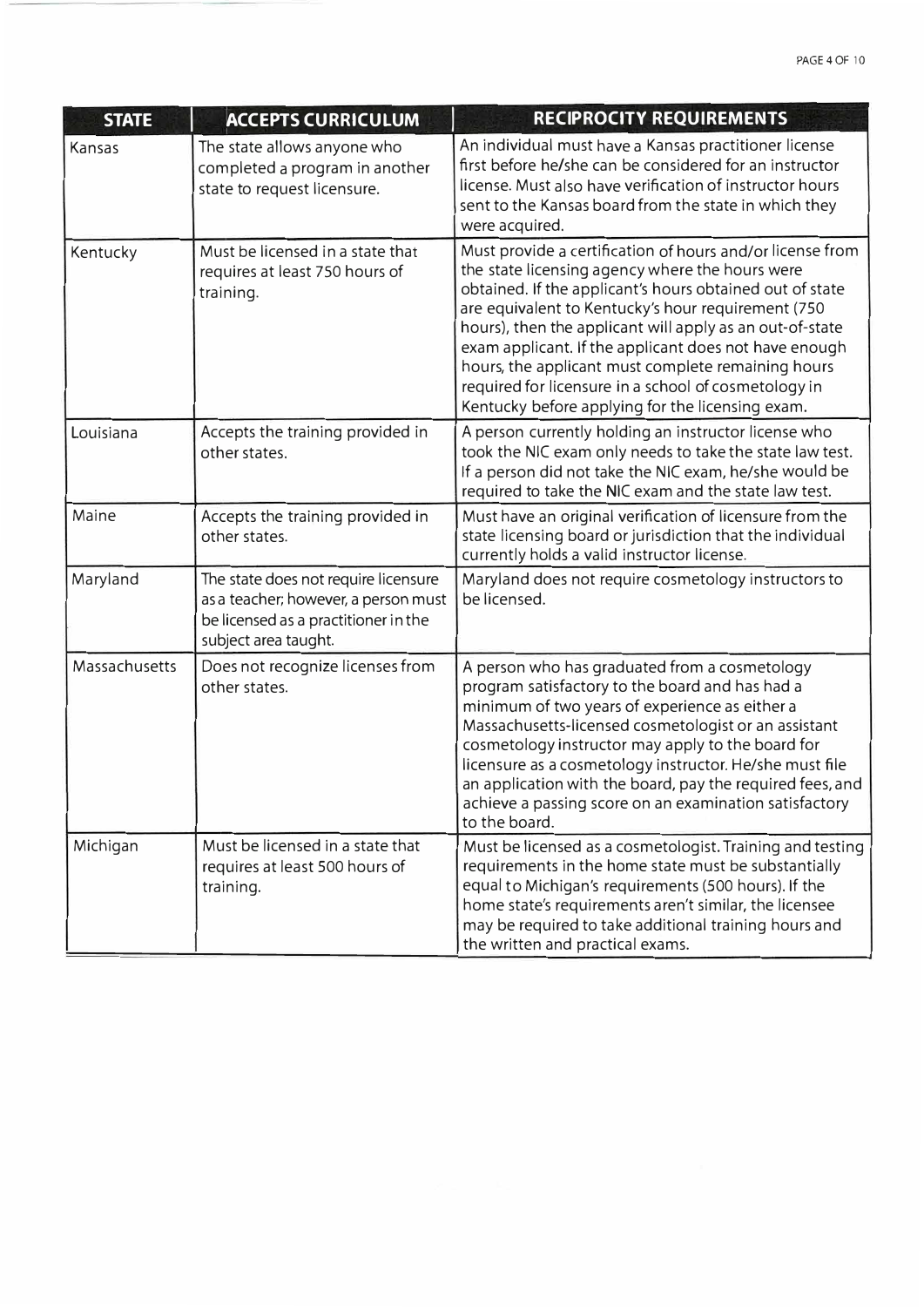| <b>STATE</b> | <b>ACCEPTS CURRICULUM</b>                                                                                    | <b>RECIPROCITY REQUIREMENTS</b>                                                                                                                                                                                                                                                                                                                                                                                                                                                                                                                                                                                                                                                                                                                                                                                                                                                                                                                                                           |
|--------------|--------------------------------------------------------------------------------------------------------------|-------------------------------------------------------------------------------------------------------------------------------------------------------------------------------------------------------------------------------------------------------------------------------------------------------------------------------------------------------------------------------------------------------------------------------------------------------------------------------------------------------------------------------------------------------------------------------------------------------------------------------------------------------------------------------------------------------------------------------------------------------------------------------------------------------------------------------------------------------------------------------------------------------------------------------------------------------------------------------------------|
| Minnesota    | Experience verification showing at<br>least 2,700 hours of licensed<br>practice within the past three years. | The individual must have a current instructor license in<br>another state. He/she must contact the board in each<br>state where he/she has ever held an instructor license and<br>request certification(s) of licensure to be mailed directly<br>to the board office. The certification must verify at least<br>one current, active instructor license in another state. If the<br>certification(s) verify the individual successfully<br>completed comparable instructor training, a course<br>completion certificate will not be required. If the<br>certificate(s) verify the individual has passed an instructor<br>general exam and/or an instructor practical exam (or the<br>equivalent of each), he/she will not be required to take and<br>pass the verified exam(s). Otherwise, the individual will<br>be required to take and pass the exam(s). The individual<br>must have an active Minnesota operator or salon manager<br>license in order to obtain an instructor license. |
| Mississippi  | Must be licensed in a state that<br>requires at least 1,000 hours of<br>training.                            | Must possess a current Mississippi practitioner's license.<br>Must have completed six (6) semester hours in college<br>courses approved by the board. Must have 1,000 hours<br>of instructor training in a licensed school of cosmetology.<br>Must have attended one mandatory board "methods of<br>teaching" seminar, earning a minimum of five (5)<br>continuing education hours. Must submit an affidavit<br>completed and signed by the board official in the state<br>from which the current license is held attesting to<br>licensure status and any disciplinary action within the<br>past five (5) years. Must submit a certified transcript of<br>completion of the course of training for which the<br>application for approval for the examination is being<br>made or an affidavit attesting to the education.                                                                                                                                                                |
| Missouri     | Must be licensed in a state that<br>requires at least 600 hours of<br>training.                              | Hold a current license in a state with substantially similar<br>or superior requirements (600 hours). If the individual<br>has less hours than Missouri requires, he/she will need<br>to take additional training. NIC testing is required for all<br>transfers.                                                                                                                                                                                                                                                                                                                                                                                                                                                                                                                                                                                                                                                                                                                          |
| Montana      | Accepts the training provided in<br>other states.                                                            | Must have a license to practice issued by the department in<br>the particular area of practice in which the person plans to<br>teach. Must have been actively engaged in that particular<br>area of practice for 12 continuous months before taking the<br>teacher's examination. Must have received a diploma from<br>a licensed school approved by the board certifying<br>satisfactory completion of 650 hours of student teacher<br>training, or have three years of experience in that particular<br>area of practice. A person who qualifies for a license under<br>this subsection has two years to complete board-approved<br>coursework related to teaching methodology before a<br>license to teach is renewed.                                                                                                                                                                                                                                                                 |
| Nebraska     | Must be licensed in a state that<br>requires at least 600 hours of<br>training.                              | An individual must hold a current Nebraska cosmetology<br>license. An individual must have completed at least 600<br>hours of cosmetology instructor training. If the individual<br>did not complete a 600-hour training program, the state<br>will consider work experience as follows: each month of<br>full-time practice as a cosmetology instructor within the<br>five years immediately prior to this application counts for<br>100 hours toward cosmetology instructor training.                                                                                                                                                                                                                                                                                                                                                                                                                                                                                                   |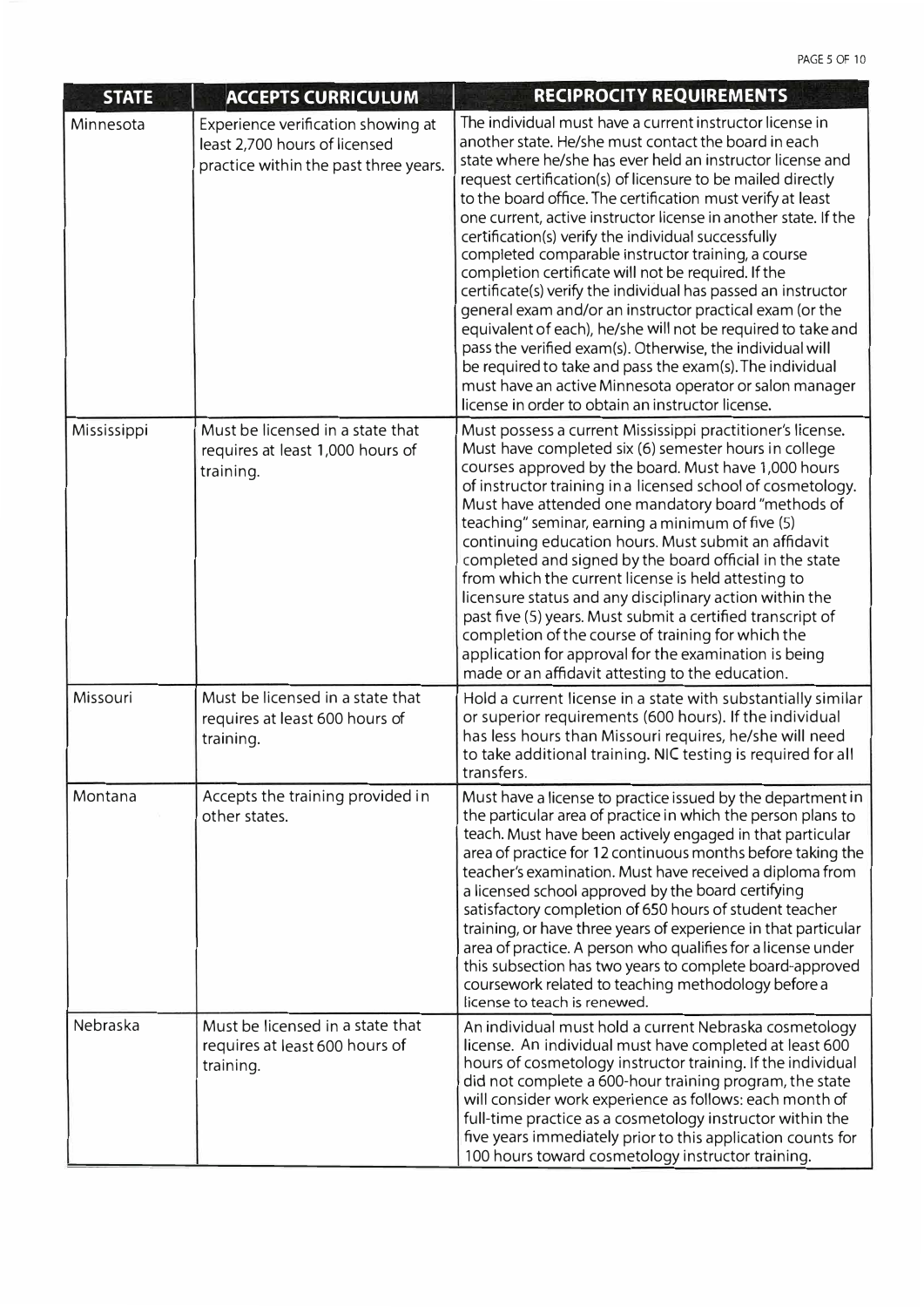PAGE 6 OF 10

| <b>STATE</b>          | <b>ACCEPTS CURRICULUM</b>                                                                                         | <b>RECIPROCITY REQUIREMENTS</b>                                                                                                                                                                                                                                                                                                                                                                                                                                                                                                                                                                                                                                                                                                                                                                                                                                                                                                                              |
|-----------------------|-------------------------------------------------------------------------------------------------------------------|--------------------------------------------------------------------------------------------------------------------------------------------------------------------------------------------------------------------------------------------------------------------------------------------------------------------------------------------------------------------------------------------------------------------------------------------------------------------------------------------------------------------------------------------------------------------------------------------------------------------------------------------------------------------------------------------------------------------------------------------------------------------------------------------------------------------------------------------------------------------------------------------------------------------------------------------------------------|
| Nevada                | Accepts the training provided in<br>other states.                                                                 | In order to be eligible for reciprocity in the state of<br>Nevada, an individual's license must be active and in<br>good standing in another state. Applicants must<br>complete an application, submit the required<br>information, and pass a 25-question Nevada state law<br>test with a score of 75% or higher to become licensed.                                                                                                                                                                                                                                                                                                                                                                                                                                                                                                                                                                                                                        |
| New Hampshire         | Accepts the training provided in<br>other states.                                                                 | Requires certification of state licensure verifying an<br>individual's current license, testing information, and<br>disciplinary action (if any). This must be obtained from<br>the state board in which the license is held. Instructor<br>license applications require a certification for the<br>professional license and the instructor license. Requires<br>transcripts of training from the school attended.                                                                                                                                                                                                                                                                                                                                                                                                                                                                                                                                           |
| New Jersey            | Must be licensed in a state that<br>requires at least 500 school hours<br>$+$ 30-hour teaching methods<br>course. | Applicants who have obtained training in another<br>state shall demonstrate certification from the licensing<br>authority in the state that such training is substantially<br>equivalent to the training offered in New Jersey (500<br>school hours + 30-hour teaching methods course), or<br>the individual may be required to take more training. An<br>applicant must also have taken and passed a practical<br>examination in his/her state of licensure.                                                                                                                                                                                                                                                                                                                                                                                                                                                                                                |
| <b>New Mexico</b>     | Must be licensed in a state that<br>requires at least 1,000 hours of<br>training.                                 | Applicants who do not meet the New Mexico hourly<br>requirements (1,000 hours) may receive 150 hours of<br>credit for each six full months of licensed experience.<br>Work experience less than six full months will not be<br>considered toward training hours. To obtain any license<br>by reciprocity, no more than fifty percent of the hours<br>required for licensure by in-state applicants may be<br>obtained by work experience. Must have an affidavit<br>from the state regulatory agency verifying that the<br>applicant holds a current license and is in good standing<br>with the state. Licensure in multiple states may require<br>the applicant to send an affidavit from each state. If not a<br>licensee, the applicant must provide a certified transcript<br>for the course of study or an affidavit of hours from the<br>regulatory agency or school attended, and he/she must<br>submit to the New Mexico examination for licensure. |
| New York              | Accepts the training provided in<br>other states.                                                                 | Must have a cosmetology license; two years of experience;<br>and have taken the Secondary Assessment of Teaching<br>Skills written exam. The individual must also provide a<br>school certificate; a school transcript listing subjects and<br>hours completed; and a current, original certification of<br>licensure from the individual's home state board.                                                                                                                                                                                                                                                                                                                                                                                                                                                                                                                                                                                                |
| <b>North Carolina</b> | Accepts the training provided in<br>other states, except Florida and<br>Alaska.                                   | The state accepts licenses from other states that offer<br>reciprocity and will only have to apply; here is a list:<br>https://www.nccosmeticarts.com/initiallicensing/<br>licinanotherstate.aspx. If reciprocity is not offered, then<br>you have to submit a certification of training and<br>licensure. Teacher's licenses cannot be obtained without<br>first holding a current license for practice in the<br>corresponding discipline in North Carolina.                                                                                                                                                                                                                                                                                                                                                                                                                                                                                               |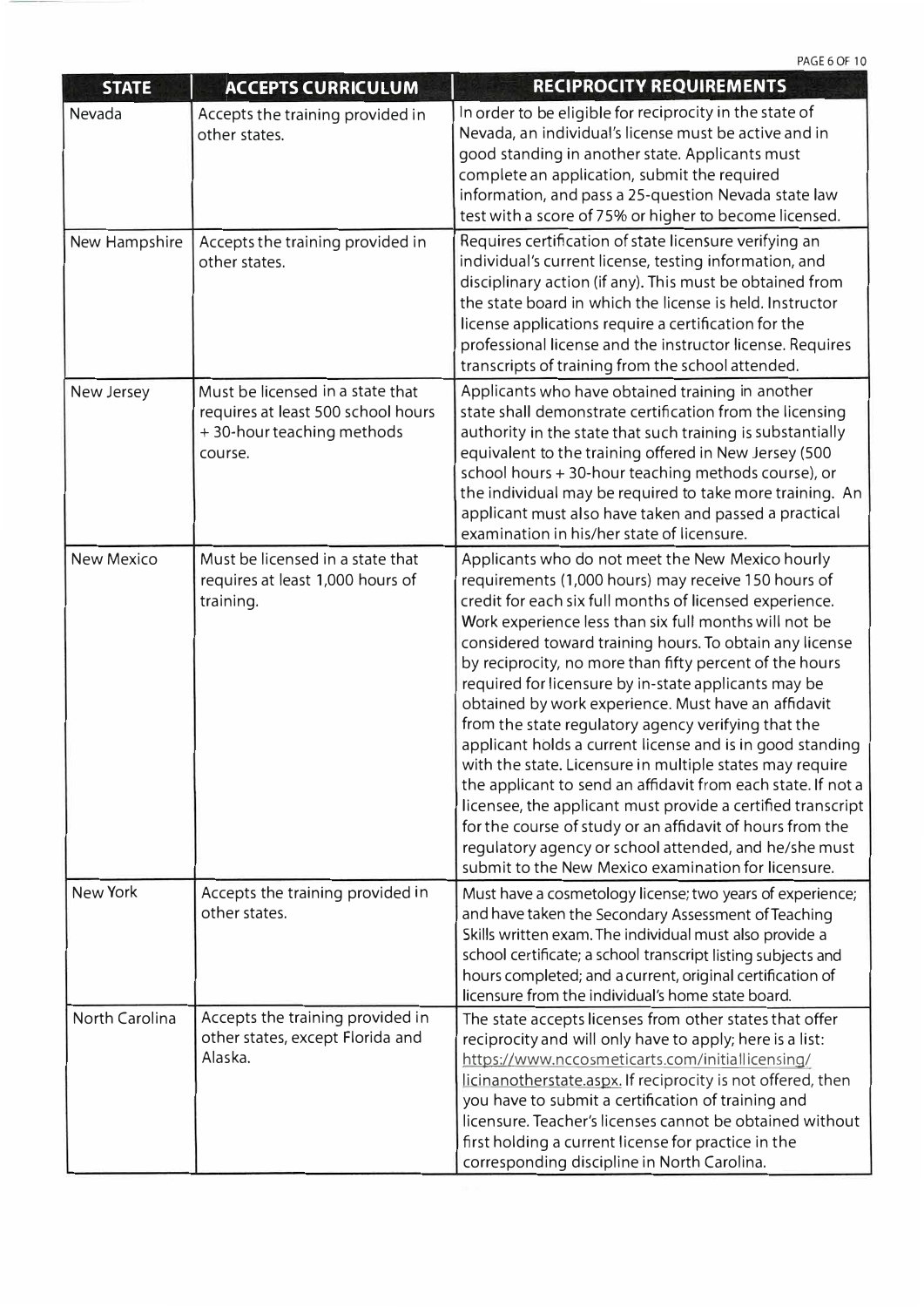| <b>STATE</b> | <b>ACCEPTS CURRICULUM</b>                                                                                                     | <b>RECIPROCITY REQUIREMENTS</b>                                                                                                                                                                                                                                                                                                                                                                                                                                                                                                                                                                                                                                                                       |
|--------------|-------------------------------------------------------------------------------------------------------------------------------|-------------------------------------------------------------------------------------------------------------------------------------------------------------------------------------------------------------------------------------------------------------------------------------------------------------------------------------------------------------------------------------------------------------------------------------------------------------------------------------------------------------------------------------------------------------------------------------------------------------------------------------------------------------------------------------------------------|
| North Dakota | Must be licensed in a state that<br>requires at least 160 hours of<br>training.                                               | Provide proof that the applicant is licensed as a<br>cosmetologist and instructor in another jurisdiction and<br>that the applicant's license is in good standing.<br>Demonstrate that either: the applicant provides<br>satisfactory proof of completing the course curriculum<br>hours (160 hours) required by the board and proof of<br>successfully passing the theoretical and practical<br>examinations substantially similar to those required in this<br>state; or, the other jurisdiction's licensure requirements<br>at the time the applicant was licensed were substantially<br>equal to those in North Dakota. Must pass an examination<br>on North Dakota laws, rules, and regulations. |
| Ohio         | Must be licensed in a state that<br>requires at least 1,000 hours of<br>training.                                             | Persons holding a valid license to teach the theory and<br>practice of cosmetology in other states may obtain an<br>Ohio license to teach cosmetology if all of the conditions<br>are met: The individual holds an active instructor license in<br>cosmetology. The requirements to obtain the license in the<br>jurisdiction of origin extends similar reciprocity<br>opportunities to individuals licensed in Ohio. At the time<br>the license was obtained in the other licensing jurisdiction,<br>the requirements in this state for obtaining the license the<br>applicant seeks were substantially equal to the<br>requirements of that licensing jurisdiction (1,000 hours).                   |
| Oklahoma     | Must be licensed in a state that<br>requires at least 1,000 hours of<br>training or 300 hours and two years<br>of experience. | Most hold a current Oklahoma cosmetology license;<br>complete 1,000 hours of study, or 300 hours if two years of<br>recent licensed experience is verified (or equivalent number<br>of credit hours); and pass a written and practical exam.                                                                                                                                                                                                                                                                                                                                                                                                                                                          |
| Oregon       | Must be licensed in a state that<br>requires at least 1,000 hours of<br>training.                                             | To obtain an Oregon instructor license, a person will<br>have to provide proof of licensure in another state and<br>pass all relevant Oregon written examinations. Proof of<br>licensure in another state must show that the education<br>received is substantially equivalent to Oregon<br>certification requirements (1,000 hours).                                                                                                                                                                                                                                                                                                                                                                 |
| Pennsylvania | Must be licensed in a state that<br>requires at least 500 hours of<br>training or has reciprocity.                            | Reciprocity can be granted to individuals licensed in<br>those states with which Pennsylvania has reciprocity. To<br>qualify for licensure by reciprocity, an individual must<br>have a current license and two years of working<br>experience from the original licensure date. Must<br>possess a current cosmetologist license and have<br>completed a minimum of 500 hours of instruction in a<br>cosmetology teacher curriculum provided by a licensed<br>school of cosmetology. If the applicant does not meet                                                                                                                                                                                   |

the requirements for reciprocity, the Pennsylvania examination (theory and practical) must be successfully completed. The state board of cosmetology has a reciprocal agreement with every state except Connecticut, Colorado, Florida, Hawaii, New Jersey, New Mexico, Rhode Island, and Utah.

 $\mathbb{L}$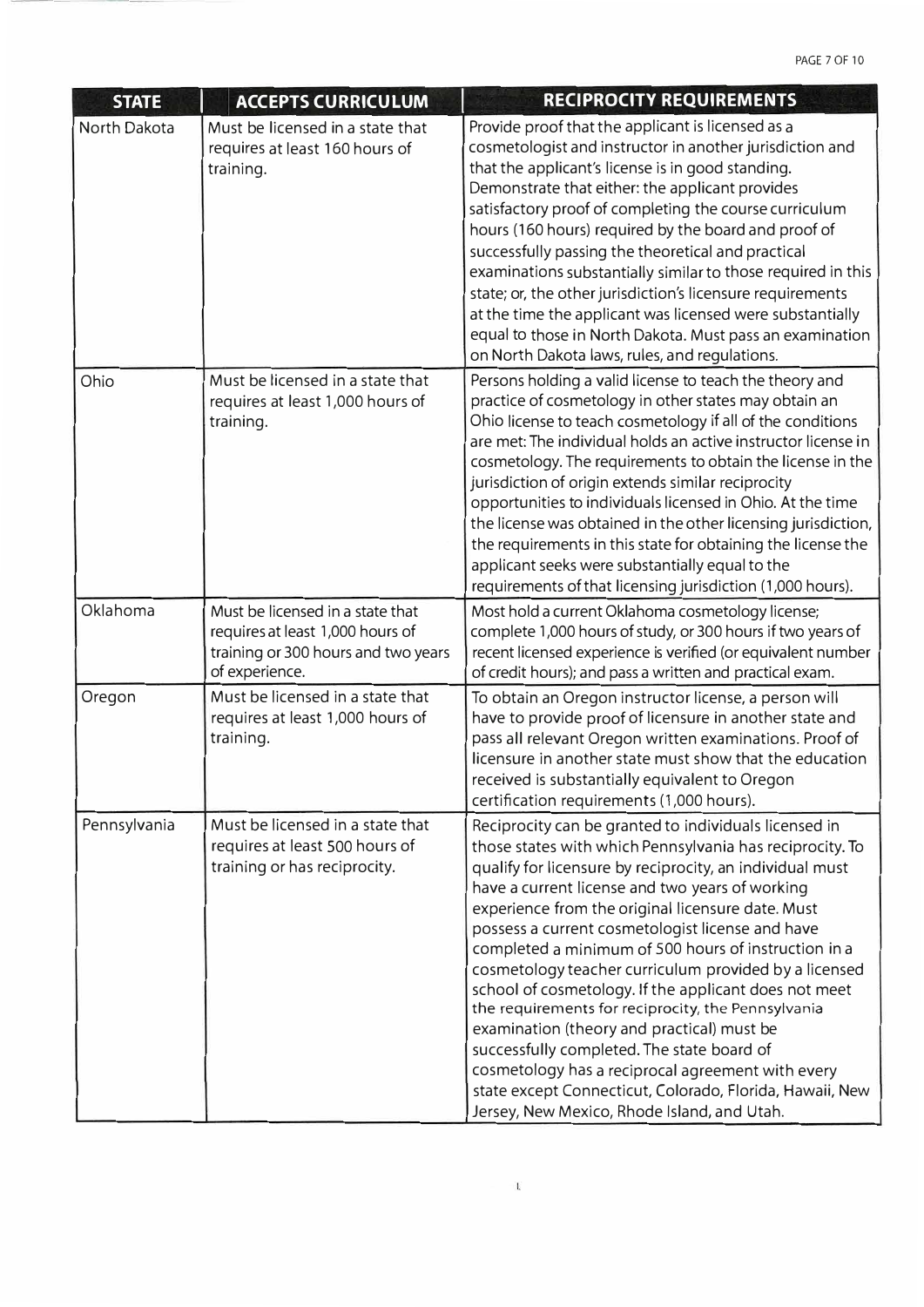| <b>STATE</b>   | <b>ACCEPTS CURRICULUM</b>                                                         | RECIPROCITY REQUIREMENTS                                                                                                                                                                                                                                                                                                                                                                                                                                                                                                                                                                                                                                                                                                                            |
|----------------|-----------------------------------------------------------------------------------|-----------------------------------------------------------------------------------------------------------------------------------------------------------------------------------------------------------------------------------------------------------------------------------------------------------------------------------------------------------------------------------------------------------------------------------------------------------------------------------------------------------------------------------------------------------------------------------------------------------------------------------------------------------------------------------------------------------------------------------------------------|
| Rhode Island   | Must be licensed in a state that<br>requires at least 300 hours of<br>training.   | Has held a hairdresser license, issued under the laws of<br>this state or another state, for at least three (3) years<br>preceding the date of application for an instructor's<br>license, and has satisfactorily completed three hundred<br>hours of instruction in hairdressing teacher training<br>approved by the department. Passed an examination<br>approved by the department.                                                                                                                                                                                                                                                                                                                                                              |
| South Carolina | Accepts the training provided in<br>other states.                                 | Upon application and payment of the required fee, a<br>license to teach cosmetology may be issued by the<br>board to any person who is currently licensed, and in<br>good standing, as an instructor in a state that has a<br>nationally endorsed examination; or who is a licensed<br>cosmetologist who has practiced for at least two years<br>in any other state and submits proof, satisfactory to the<br>board, of having completed instructor training (750)<br>hours) which is substantially equivalent to requirements<br>of this state.                                                                                                                                                                                                    |
| South Dakota   | Must be licensed in a state that<br>requires at least 1,000 hours of<br>training. | Any person may qualify and be licensed by the state as an<br>instructor for cosmetology upon application made to the<br>state. The application shall be accompanied by<br>satisfactory evidence that the applicant: possesses the<br>required 1,000 hours; currently holds a valid<br>cosmetologist license; has complied with any instructor<br>education as prescribed (1,000 hours) or has at least one<br>year of teaching experience as a licensed instructor from<br>another state in cosmetology; and has passed an<br>examination prescribed by the state. However, the<br>applicant may receive the license conditionally,<br>dependent on completing instructor education and<br>passing the examination as prescribed by the commission. |
| Tennessee      | Must be licensed in a state that<br>requires at least 300 hours of<br>training.   | Applicants applying for instructor reciprocity must<br>provide proof of passing a state board approved course<br>of at least 300 hours for instructors, and proof of passing<br>an instructor theory and practical exam. A state theory<br>and hands-on practical exam are required to be eligible<br>for reciprocity in Tennessee. If an individual did not take<br>either of these exams in the state where they currently<br>hold an active license, then they may be required to take<br>one or both. Additional hours may also be required to<br>substantially meet Tennessee licensure requirements.                                                                                                                                          |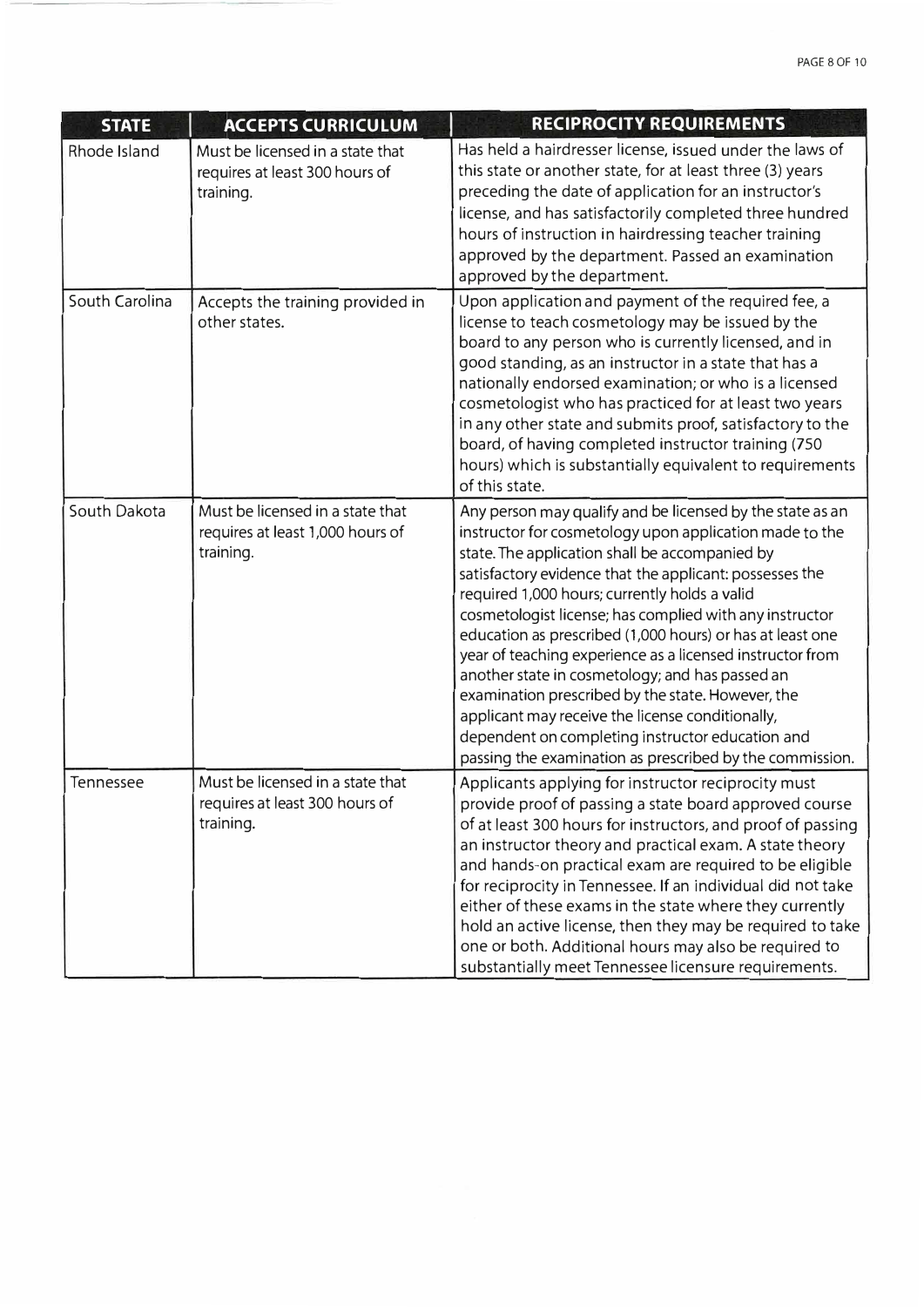| <b>STATE</b>         | <b>ACCEPTS CURRICULUM</b>                                                                           | RECIPROCITY REQUIREMENTS                                                                                                                                                                                                                                                                                                                                                                                                                                                                                                                                                                                                                                                                                                                       |
|----------------------|-----------------------------------------------------------------------------------------------------|------------------------------------------------------------------------------------------------------------------------------------------------------------------------------------------------------------------------------------------------------------------------------------------------------------------------------------------------------------------------------------------------------------------------------------------------------------------------------------------------------------------------------------------------------------------------------------------------------------------------------------------------------------------------------------------------------------------------------------------------|
| <b>Texas</b>         | Must be licensed in a state that<br>requires at least 750 hours of<br>training.                     | License holders from other states and territories may be<br>eligible for a Texas license if their state has education and<br>examination requirements that are substantially<br>equivalent to Texas (750 hours). Must submit with an<br>application, a copy of the current out-of-state<br>cosmetology license, and a letter of certification from the<br>out-of-state licensing agency.                                                                                                                                                                                                                                                                                                                                                       |
| <b>Utah</b>          | Must be licensed in a state that<br>requires at least 400 hours of<br>training and work experience. | Provide satisfactory documentation of completion of:<br>an instructor training program conducted by a licensed<br>or recognized school and with a minimum of 400 hours<br>or the equivalent number of credit hours; on-the-job<br>instructor training conducted by a licensed instructor<br>at a licensed or recognized school with a minimum of<br>400 hours or the equivalent number of credit hours; or a<br>minimum of 3,000 hours of experience as a<br>cosmetologist/barber; and meet the examination<br>requirement established by rule.                                                                                                                                                                                                |
| Vermont              | Must be licensed in a state with<br>similar requirements.                                           | Have three (3) full-time years of experience or possess<br>sufficient teacher education and experience to permit<br>the board to determine that the instructor applicant's<br>background is equal to those of a practitioner with three<br>years of experience; be licensed in the profession under<br>these rules which they teach; have passed an instructor's<br>examination approved by the board; and take a<br>minimum of 24 hours of professional education<br>approved by the board per licensing period.                                                                                                                                                                                                                              |
| Virginia             | Accepts the training provided in<br>other states.                                                   | Hold a cosmetology license; have taken a<br>post-secondary course in teaching techniques or<br>board-approved instructor training course; and have<br>taken the cosmetology instruction exam.                                                                                                                                                                                                                                                                                                                                                                                                                                                                                                                                                  |
| Washington           | Accepts the training provided in<br>other states.                                                   | To get a cosmetology instructor license in<br>Washington state, an individual must have a current<br>instructor license in good standing in another state and<br>a current cosmetology license in Washington. The<br>applicant must provide proof of passing the state-<br>approved written and performance examinations.                                                                                                                                                                                                                                                                                                                                                                                                                      |
| <b>West Virginia</b> | Accepts the training provided in<br>other states.                                                   | An applicant from another state seeking certification<br>as an instructor is eligible for certification by reciprocity<br>if the applicant: has acquired training in another state<br>equal to the requirements established in this rule; has<br>passed an NIC instructor exam; has passed a West<br>Virginia state law exam with a score of at least 80%; and<br>the state in which the applicant is certified extends the<br>same privilege to certified instructors from West<br>Virginia. The applicant must also have successfully<br>passed a teaching techniques course at a post-<br>secondary education level; have graduated from a<br>recognized school of cosmetology; and have applied to<br>the board with the appropriate fees. |

<u>A second department of the control of the control of the control of the control of the control of the control of the control of the control of the control of the control of the control of the control of the control of the</u>